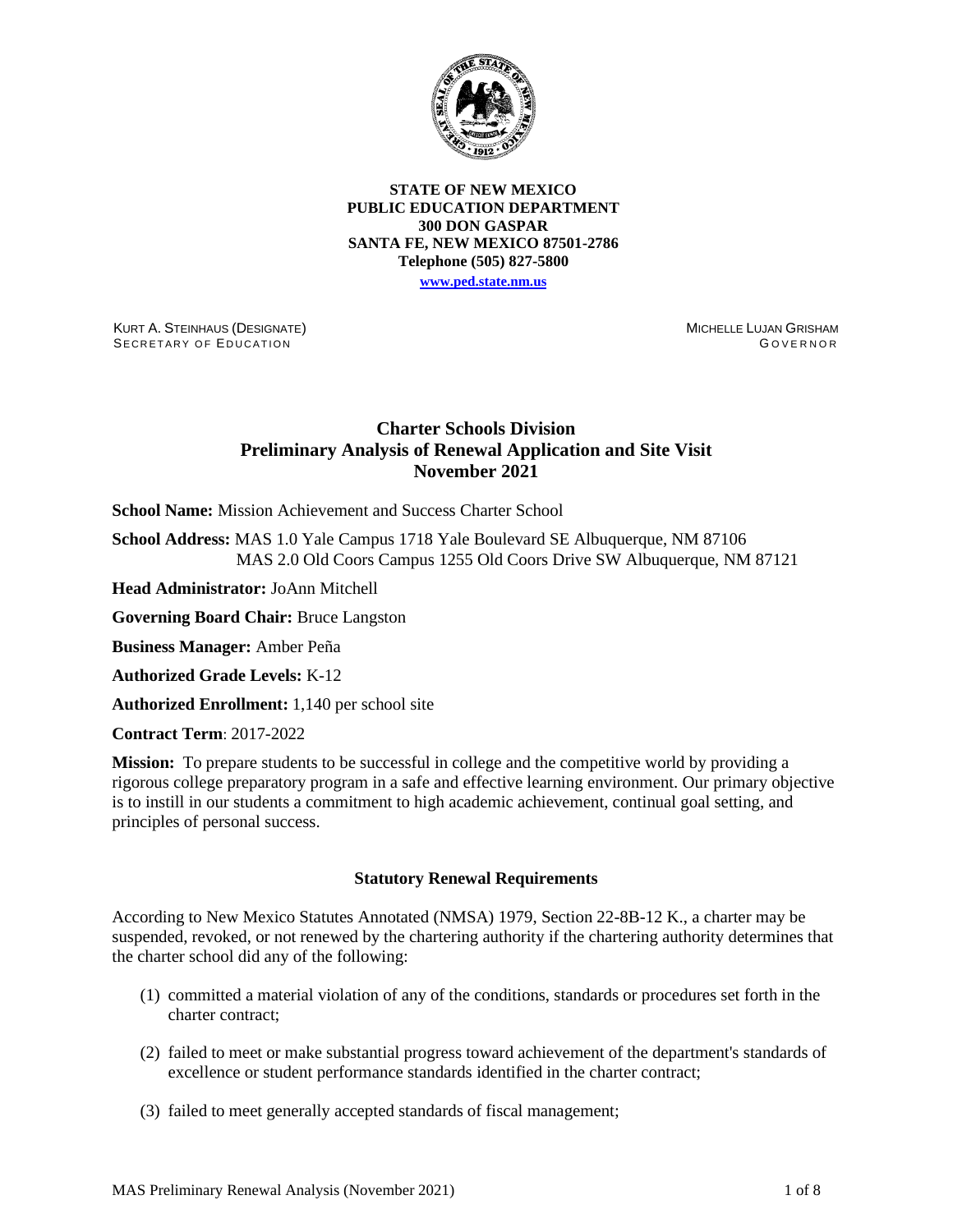- (4) for a charter school located on tribal land, failed to comply with ongoing consultations pursuant to the Indian Education Act; or
- (5) violated any provision of law from which the charter school was not specifically exempted.

# **Renewal Application**

Parts A and F of the Renewal Application are provided by the Charter Schools Division (CSD). All other parts of the application are provided by the school.

| <b>PARTA</b>  | Data analysis based on accountability and reporting data from current charter contract term                                       |  |  |  |  |  |
|---------------|-----------------------------------------------------------------------------------------------------------------------------------|--|--|--|--|--|
| <b>PART B</b> | <b>Progress report on meeting the academic performance, financial compliance and governance</b>                                   |  |  |  |  |  |
|               | responsibilities of the charter school, including achieving the goals, objectives, student performance outcomes,                  |  |  |  |  |  |
|               | and accountability requirements set forth in the Assessment and Accountability Act and the charter contract.                      |  |  |  |  |  |
|               | <b>Financial Statement</b>                                                                                                        |  |  |  |  |  |
| <b>PART C</b> | A financial statement that discloses the costs of administration, instruction and other spending categories for the               |  |  |  |  |  |
|               | charter school that is understandable to the general public that allows comparison of costs to other schools.                     |  |  |  |  |  |
| <b>PART D</b> | Petitions in support of the charter renewing its charter status                                                                   |  |  |  |  |  |
|               | Petition signed by at least 65% of the school's <b>employees</b> , with certified affidavit. <b>196 of 230 = 85%</b><br>$\bullet$ |  |  |  |  |  |
|               | Petition signed by at least 75% of the <b>households</b> whose children are enrolled, with certified affidavit.<br>$\bullet$      |  |  |  |  |  |
|               | 980 represents 95%                                                                                                                |  |  |  |  |  |
| <b>PARTE</b>  | Description of the Charter School Facilities and Assurances that the facilities are in compliance                                 |  |  |  |  |  |
|               | with the requirements of Section 22-8B-4.2 NMSA 1978                                                                              |  |  |  |  |  |
|               | The facility lease agreement as Appendix D<br>$\bullet$                                                                           |  |  |  |  |  |
|               | Narrative description of its facilities, attaching the Facility Master Plan, if available, as Appendix H<br>$\bullet$             |  |  |  |  |  |
|               | The building E Occupancy certificate(s) dated 5/4/17 (Yale) and 8/16/18 (Coors) Maximum Occupancy<br>$\bullet$                    |  |  |  |  |  |
|               | not listed                                                                                                                        |  |  |  |  |  |
|               | Most recent facility NMCI Score 25.46% (Yale), 15.69% (Coors) indicating that the school meets the<br>$\bullet$                   |  |  |  |  |  |
|               | requirements of Subsection C of 22-8B-4.2 NMSA 1978                                                                               |  |  |  |  |  |
|               | If the school is relocating or expanding, assurances that the facilities comply with the requirements of<br>$\bullet$             |  |  |  |  |  |
|               | Section 22-8B-4.2 NMSA 1978: ___Public (Cert A) _ <b>X</b> _Private (Cert B) __Foundation (Cert C)                                |  |  |  |  |  |
|               |                                                                                                                                   |  |  |  |  |  |
| <b>PART F</b> | <b>Amendment Requests</b>                                                                                                         |  |  |  |  |  |
|               | None other than 2017 replication                                                                                                  |  |  |  |  |  |

| The CSD team reviewed the school's Progress Report and conducted a renewal site visit on October 25-            |  |  |  |
|-----------------------------------------------------------------------------------------------------------------|--|--|--|
| 26, 2021. Ratings are based on the rubric provided on page 14 of the <b>State Charter Renewal Application</b> . |  |  |  |

|                | <b>Progress Report (Part B) and Site Visit Evaluation</b>                   |                    |  |  |  |  |
|----------------|-----------------------------------------------------------------------------|--------------------|--|--|--|--|
| <b>Section</b> | <b>Indicator</b>                                                            | Rating             |  |  |  |  |
|                | <b>ACADEMIC PERFORMANCE</b>                                                 |                    |  |  |  |  |
| 1.a            | <b>Department's Standards of Excellence</b>                                 | Meets the Standard |  |  |  |  |
|                | NM System of School Support and Accountability                              |                    |  |  |  |  |
|                | 2020-2021: No data available for schools                                    |                    |  |  |  |  |
|                | 2019-2020: No data available for schools                                    |                    |  |  |  |  |
|                | 2018-2019: MAS 1.0 overall score 62, Spotlight, 2 DOEs                      |                    |  |  |  |  |
|                | MAS 2.0 overall score 79, Spotlight, 4 DOEs                                 |                    |  |  |  |  |
|                | Overall NM School Grade                                                     |                    |  |  |  |  |
|                | $2017 - 2018$ : MAS 1.0: A                                                  |                    |  |  |  |  |
|                | MAS 2.0: not yet open                                                       |                    |  |  |  |  |
|                | <b>Mission-Specific Goals</b>                                               | Not Applicable     |  |  |  |  |
|                | The school did not include a mission-specific goal in its charter contract. |                    |  |  |  |  |
|                | <b>FINANCIAL COMPLIANCE</b>                                                 |                    |  |  |  |  |
| 2.a            | Audit                                                                       | Meets the Standard |  |  |  |  |
|                | Organizational Performance Framework 2a-2e                                  |                    |  |  |  |  |
| 2.h            | <b>Board of Finance</b>                                                     | Meets the Standard |  |  |  |  |
|                | The school has maintained a board of finance throughout the charter         |                    |  |  |  |  |
|                | term.                                                                       |                    |  |  |  |  |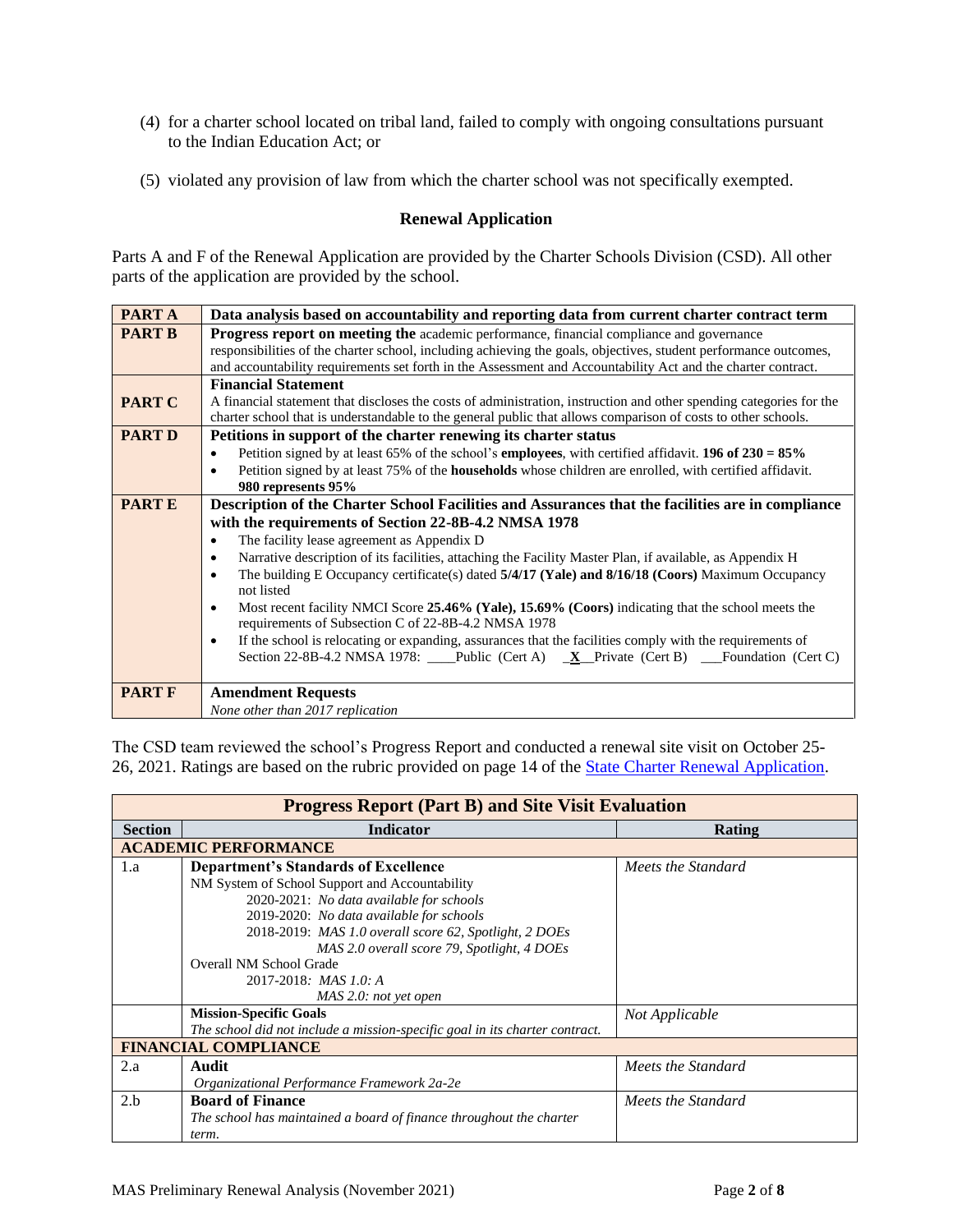|     | CONTRACTUAL, ORGANIZATIONAL, AND GOVERNANCE                  |                                   |  |  |  |  |
|-----|--------------------------------------------------------------|-----------------------------------|--|--|--|--|
| 3.a | <b>Comprehensive Educational Program</b>                     | Meets the Standard                |  |  |  |  |
|     | See the narrative below for detail.                          |                                   |  |  |  |  |
| 3.b | <b>Organizational Performance Framework</b>                  | Demonstrates Substantial Progress |  |  |  |  |
|     | Organizational Performance Framework 1b-1f, 4a-4e, and 5a-5d |                                   |  |  |  |  |
| 3.c | <b>Governance Responsibilities</b>                           | Meets the Standard                |  |  |  |  |
|     | Organizational Performance Framework 3a-3c                   |                                   |  |  |  |  |

## **Academic Performance**

|                            | <b>Overall</b>           | <b>Reading</b><br>Proficiency | <b>Math</b><br>Proficiency | <b>Science</b><br><b>Proficiency</b> | English<br>Learner<br><b>Progress</b> |
|----------------------------|--------------------------|-------------------------------|----------------------------|--------------------------------------|---------------------------------------|
| <b>MAS 1.0</b>             | 62                       | 43                            | 32                         | 24                                   | 36                                    |
| <b>MAS 2.0</b>             | 79                       | 70                            | n/a                        | n/a                                  | 63                                    |
| Albuquerque Public Schools | 49                       | 31                            | 21                         | 38                                   | 29                                    |
| Statewide                  | $\overline{\phantom{0}}$ | 34                            | 21                         | 40                                   | 29                                    |

#### **NMPED Accountability Data 2018-2019**

\* Green shading indicates Spotlight School (overall) or Spotlight Designations of Excellence (other areas).

Both campuses of Mission Achievement and Success (MAS) Charter School earned a Spotlight Designation in the 2018-19 PED Accountability system. The reading and mathematics proficiency levels at both campuses were higher than the state average and the local school district (Albuquerque Public Schools) though the science proficiency at MAS 1.0 (Yale campus) was lower than both (no science rate was available for MAS 2.0 (Coors campus), which did not at that time serve grades assessed in the state science assessment).

MAS 1.0 received two additional Designations of Excellence, for reading growth and math growth. MAS 2.0 received four additional designations of excellence, for reading proficiency, reading growth, opportunity to learn, and English learner progress.

No statewide achievement data are available for the 2019-20 or 2020-21 school years, but MAS administers interim assessments every nine weeks through Achievement First, a national charter organization that serves 15,500 students in 41 schools in five communities across Connecticut, New York, and Rhode Island. During school years 2019-20 and 2020-21, when many students experienced learning loss due to the disruptions caused by COVID, MAS students grades K-8 performed better than expected on Achievement First interim math assessments. In 2019-20, students in grades K, 1 and 4 experienced slight learning loss, while students in grades 2, 3, 5, 6, 7 and 8 made gains. In 2020-21, only grade 3 MAS students experienced learning loss, while the other eight grade levels made gains. In most grade levels and in both years, scores were comparable to or slightly higher than the comparison group of all Achievement First schools, which is impressive considering that these schools are in states (CT, NY, RI) which consistently score higher than New Mexico on the National Assessment of Educational Progress (NAEP), and Connecticut consistently scores above the national NAEP average. By this metric, MAS students are scoring as well or better on these tests than students who consistently outperform New Mexico students on the NAEP.

MAS's graduation rates exceed the district and state averages. MAS's 4-year graduation rate, calculated by the state's cumulative accountability system that factors in any student who attended MAS for any of their high school years but transferred out before graduation, was 86% in 2018, 84% in 2019, and 91% in 2020, as compared with 70%, 71% and 75% for Albuquerque Public Schools and 74%, 75% and 77% statewide. MAS's 4-year graduation rate is 100% when tracking students who do not transfer out of MAS.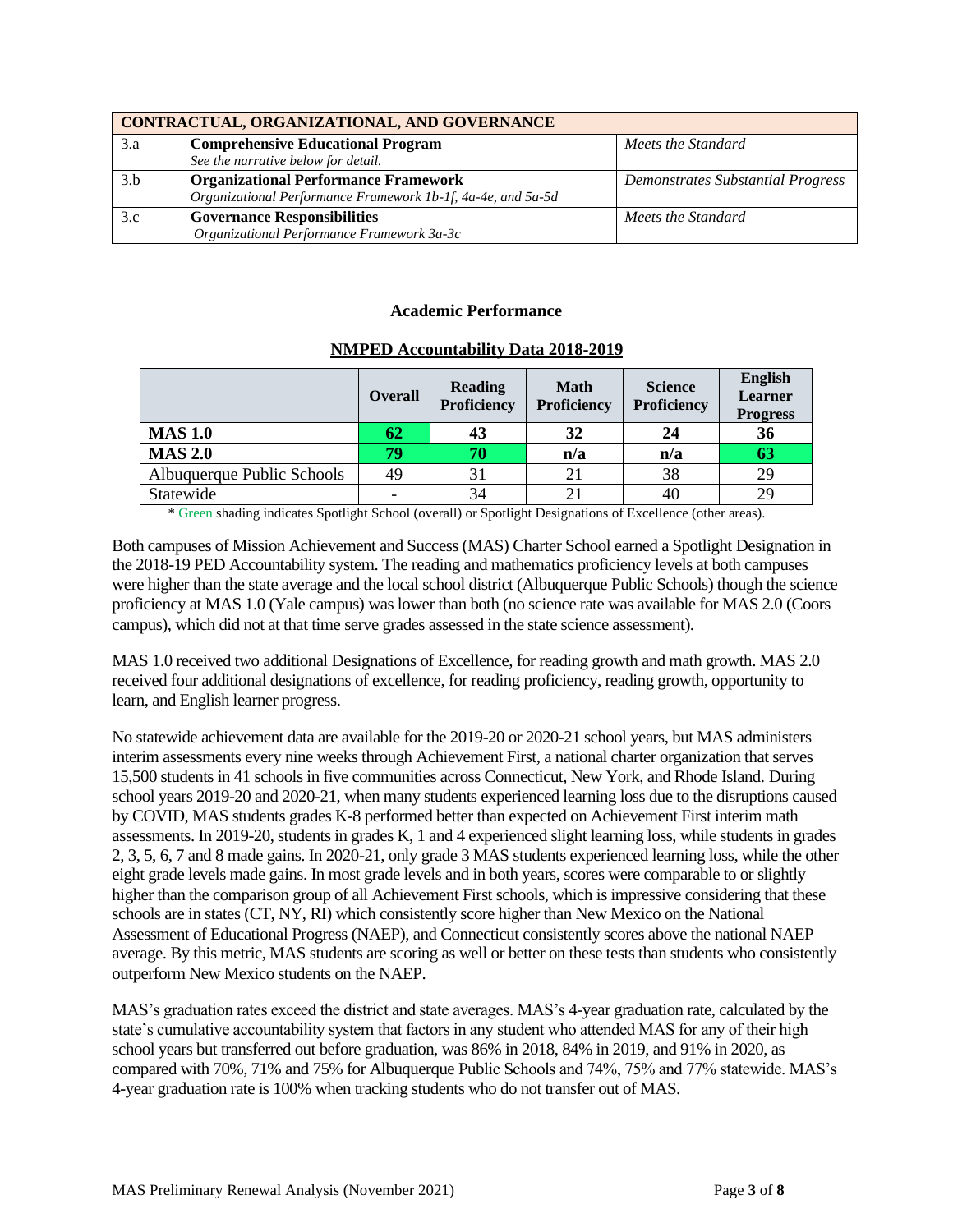Graduation rates for subgroups are higher than the district and state average as well. In 2020, 88% of students with disabilities graduated (compared to 65% districtwide and 66% statewide), 91% of English learners (cf. 74% and 76%), and 91% of economically disadvantaged students (cf. 67% and 72%). Data for other underserved subgroups are not available due to masking for N size.

| <b>Mission Achievement and Success 1.0 (Yale)</b>                                                       | 2018-2019 MAS 1.0                  | 2019-2020 MAS 1.0                  | 2020-2021 MAS 1.0                  |
|---------------------------------------------------------------------------------------------------------|------------------------------------|------------------------------------|------------------------------------|
| Category I. Academic Performance Framework                                                              |                                    |                                    |                                    |
| Indicator 1 Components of School Accountability System                                                  | 61.59 Points (Spotlight)           |                                    | Unable to Review - COVID           |
| <b>Indicator 2 Subgroup Performance</b>                                                                 | Pending                            |                                    | Unable to Review - COVID           |
| <b>Indicator 3 Mission Specific Goals</b>                                                               | Not Applicable                     | Not Applicable                     |                                    |
| Category II. Organizational Performance Framework                                                       |                                    |                                    |                                    |
| Indicator 1a Educational Program: mission and educational program of approved charter application       | Meets (or Exceeds) Standard        | <b>Meets (or Exceeds) Standard</b> | <b>Meets (or Exceeds) Standard</b> |
| <b>Indicator 1b</b> Educational Program: state assessment requirements                                  | Meets (or Exceeds) Standard        | <b>Meets (or Exceeds) Standard</b> | Unable to Review - COVID           |
| Indicator 1c Educational Program: protecting the rights of students with disabilities                   | Meets (or Exceeds) Standard        | <b>Working to Meet Standard</b>    | <b>Meets (or Exceeds) Standard</b> |
| Indicator 1d Educational Program: protecting the rights of English Language Learners                    | <b>Working to Meet Standard</b>    | <b>Working to Meet Standard</b>    | <b>Working to Meet Standard</b>    |
| Indicator 1e Educational Program: meeting program requirements for all PED and federal grant programs   | Meets (or Exceeds) Standard        | Meets (or Exceeds) Standard        | <b>ASSURANCES</b>                  |
| Indicator 1f Educational Program: NM DASH Plan                                                          | <b>Not Applicable</b>              | <b>Not Applicable</b>              | <b>Not Applicable</b>              |
| Indicator 2a Financial Mgmt & Oversight: meeting financial reporting and compliance requirements        | Meets (or Exceeds) Standard        | <b>Working to Meet Standard</b>    | Meets (or Exceeds) Standard        |
| Indicator 2b Financial Mgmt & Oversight: following generally accepted accounting principles             | Meets (or Exceeds) Standard        | Meets (or Exceeds) Standard        | Meets (or Exceeds) Standard        |
| Indicator 2c Financial Mgmt & Oversight: responsive to audit findings                                   | Meets (or Exceeds) Standard        | <b>Working to Meet Standard</b>    | Meets (or Exceeds) Standard        |
| Indicator 2d Financial Mgmt & Oversight: managing grant funds responsibility                            | Meets (or Exceeds) Standard        | Meets (or Exceeds) Standard        | Meets (or Exceeds) Standard        |
| Indicator 2e Financial Mgmt & Oversight: staffing to ensure proper fiscal management                    | Meets (or Exceeds) Standard        | Meets (or Exceeds) Standard        | Meets (or Exceeds) Standard        |
| Indicator 2f Financial Mgmt & Oversight: meeting obligations timely / appropriate internal controls     |                                    |                                    |                                    |
| Indicator 3a Governance & Reporting: complying with governance requirements                             | Meets (or Exceeds) Standard        | Meets (or Exceeds) Standard        | Meets (or Exceeds) Standard        |
| Indicator 3b Governance & Reporting: complying with nepotism and conflict of interest requirements      | Meets (or Exceeds) Standard        | Meets (or Exceeds) Standard        | <b>ASSURANCES</b>                  |
| Indicator 3c Governance & Reporting: meeting obligations timely / appropriate internal controls         | Meets (or Exceeds) Standard        | Meets (or Exceeds) Standard        | <b>ASSURANCES</b>                  |
| Indicator 4a Students & Employees: protecting the rights of all students                                | <b>Meets (or Exceeds) Standard</b> | Meets (or Exceeds) Standard        | <b>ASSURANCES</b>                  |
| Indicator 4b Students & Employees: attendance, retention, and recurrent enrollment                      | <b>Working to Meet Standard</b>    | <b>Working to Meet Standard</b>    | <b>Meets (or Exceeds) Standard</b> |
| Indicator 4c Students & Employees: meeting teacher and other staff credentialing requirements           | <b>Meets (or Exceeds) Standard</b> | Meets (or Exceeds) Standard        | <b>Working to Meet Standard</b>    |
| Indicator 4d Students & Employees: respecting employee rights                                           | <b>Meets (or Exceeds) Standard</b> | Meets (or Exceeds) Standard        | <b>ASSURANCES</b>                  |
| Indicator 4e Students & Employees: completing required background checks / reporting ethical violations | <b>Meets (or Exceeds) Standard</b> | Meets (or Exceeds) Standard        | <b>ASSURANCES</b>                  |
| Indicator 5a School Environment: complying with facilities requirements                                 | Meets (or Exceeds) Standard        | Meets (or Exceeds) Standard        | <b>ASSURANCES</b>                  |
| Indicator 5b School Environment: complying with transportation requirements                             | Meets (or Exceeds) Standard        | Meets (or Exceeds) Standard        | <b>ASSURANCES</b>                  |
| Indicator 5c School Environment: complying with health and safety requirements                          | <b>Working to Meet Standard</b>    | Meets (or Exceeds) Standard        | <b>ASSURANCES</b>                  |
| Indicator 5d School Environment: handling information appropiately                                      | Meets (or Exceeds) Standard        | Meets (or Exceeds) Standard        | <b>ASSURANCES</b>                  |
| Category III. Financial Performance Framework                                                           |                                    |                                    |                                    |
| Self-Assessment Survey completed and signed by Head Admin, SBO, and Finance Chair                       | Meets (or Exceeds) Standard        | Meets (or Exceeds) Standard        | <b>Not Applicable</b>              |

## **Public Education Commission Performance Framework**

| <b>Mission Achievement and Success 1.0 (Yale)</b>                                                   | 2017-2018                          |
|-----------------------------------------------------------------------------------------------------|------------------------------------|
| Category I. Academic Performance Framework                                                          |                                    |
| I-A.00 NM A-F School Grading System                                                                 | <b>Meets (or Exceeds) Standard</b> |
| I-A.01 Required Academic Performance Indicators                                                     | <b>Not Applicable</b>              |
| I-A.02 Optional Supplemental Indicators (school specific items in charter)                          | <b>Not Applicable</b>              |
| Category II. Financial Performance Framework                                                        |                                    |
| Self-Assessment Survey completed and signed by Head Admin, SBO, and Finance Chair                   | <b>Meets (or Exceeds) Standard</b> |
| <b>Category III. Organizational Performance Framework</b>                                           |                                    |
| III-A.00 Educational Plan: material terms of the approved charter application                       | Meets (or Exceeds) Standard        |
| <b>III-A.01</b> Education Plan: applicable education requirements                                   | <b>Meets (or Exceeds) Standard</b> |
| III-A.02 Education Plan: protecting the rights of all students                                      | <b>Working to Meet Standard</b>    |
| III-A.03 Educational Plan: protecting the rights of students with special needs (IDEA, 504, gifted) | Meets (or Exceeds) Standard        |
| III-A.04 Educational Plan: protecting the rights of English Language Learners (Title III)           | <b>Working to Meet Standard</b>    |
| III-A.05 Educational Plan: complying with the compulsory attendance laws                            | <b>Meets (or Exceeds) Standard</b> |
| <b>III-A.06</b> Educational Plan: meet their recurrent enrollment goals                             | <b>Working to Meet Standard</b>    |
| IV-A.00 Business Management & Oversight: meeting financial reporting and compliance requirements    | Meets (or Exceeds) Standard        |
| IV-A.01 Business Management & Oversight: following generally accepted accounting principles         | <b>Meets (or Exceeds) Standard</b> |
| V-A.00 Governance and Reporting: complying with governance requirements                             | <b>Meets (or Exceeds) Standard</b> |
| V-A.01 Governance and Reporting: holding management accountable                                     | <b>Meets (or Exceeds) Standard</b> |
| VI-A.00 Employees: meeting teacher and other staff credentialing requirements                       | <b>Meets (or Exceeds) Standard</b> |
| VI-A.01 Employees: respecting employee rights                                                       | Meets (or Exceeds) Standard        |
| VI-A.02 Employees: completing required background checks                                            | <b>Meets (or Exceeds) Standard</b> |
| VII-A.00 School Environment: complying with facilities requirements                                 | Meets (or Exceeds) Standard        |
| VII-A.01 School Environment: complying with health and safety requirements                          | Meets (or Exceeds) Standard        |
| VII-A.02 School Environment: handling information appropriately                                     | <b>Meets (or Exceeds) Standard</b> |
| <b>Category: Organizational Performance Framework</b>                                               |                                    |
| School Specific Terms: data on any terms specified in the school's Performance Framework            |                                    |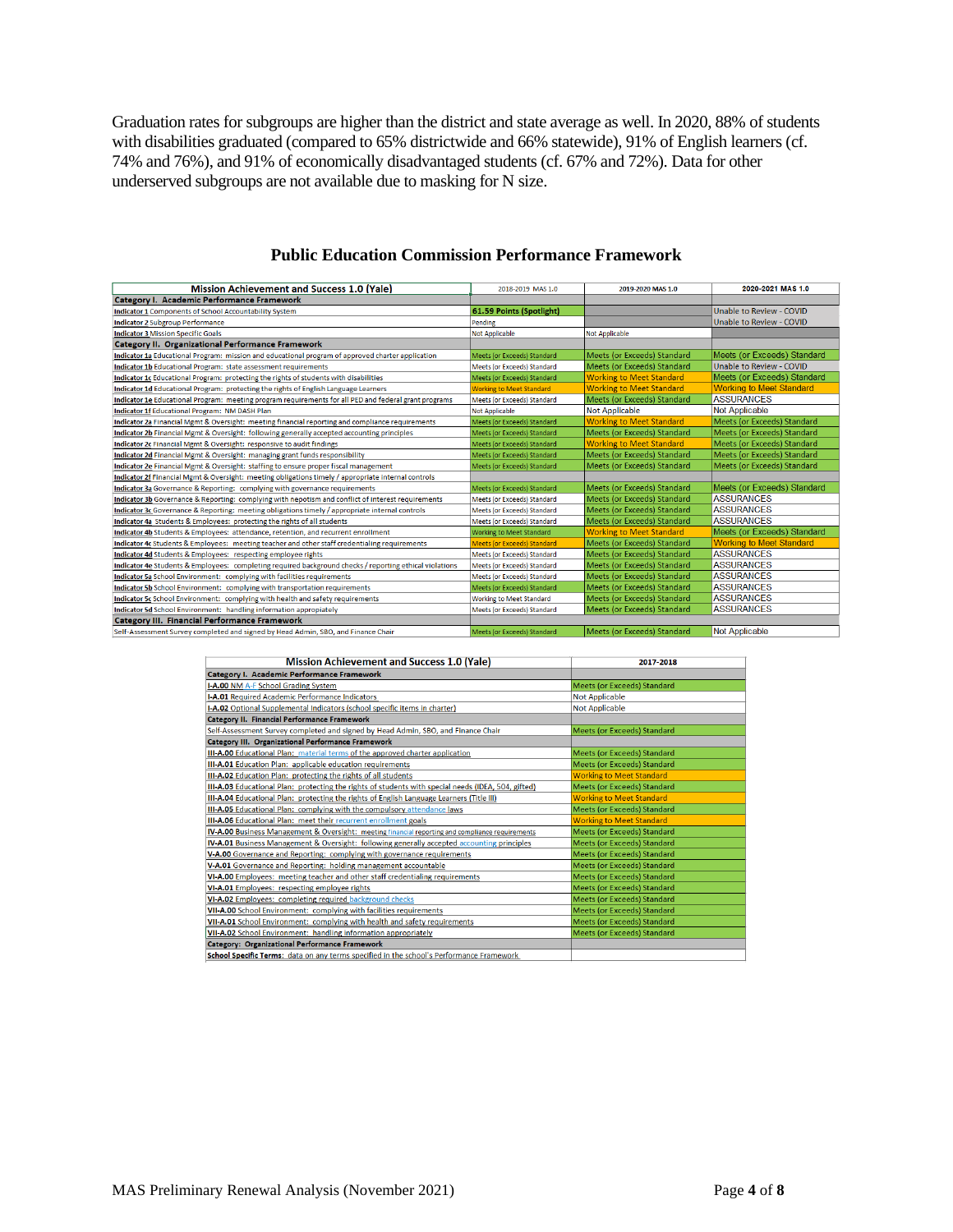| <b>Mission Achievement and Success 2.0 (Coors)</b>                                                      | 2018-2019 MAS 2.0                  | 2019-2020 MAS 2.0                  | 2020-2021 MAS 2.0               |
|---------------------------------------------------------------------------------------------------------|------------------------------------|------------------------------------|---------------------------------|
| Category I. Academic Performance Framework                                                              |                                    |                                    |                                 |
| Indicator 1 Components of School Accountability System                                                  | 79.4 Points (Spotlight)            |                                    | Unable to Review - COVID        |
| <b>Indicator 2 Subgroup Performance</b>                                                                 | Pending                            |                                    | Unable to Review - COVID        |
| <b>Indicator 3 Mission Specific Goals</b>                                                               | <b>Not Applicable</b>              |                                    | <b>Unable to Review - COVID</b> |
| <b>Category II. Organizational Performance Framework</b>                                                |                                    |                                    |                                 |
| Indicator 1a Educational Program: mission and educational program of approved charter application       | Meets (or Exceeds) Standard        | <b>Meets (or Exceeds) Standard</b> | Meets (or Exceeds) Standard     |
| Indicator 1b Educational Program: state assessment requirements                                         | Meets (or Exceeds) Standard        | Meets (or Exceeds) Standard        | Unable to Review - COVID        |
| Indicator 1c Educational Program: protecting the rights of students with disabilities                   | Meets (or Exceeds) Standard        | <b>Working to Meet Standard</b>    | Meets (or Exceeds) Standard     |
| Indicator 1d Educational Program: protecting the rights of English Language Learners                    | <b>Working to Meet Standard</b>    | Meets (or Exceeds) Standard        | <b>Working to Meet Standard</b> |
| Indicator 1e Educational Program: meeting program requirements for all PED and federal grant programs   | Meets (or Exceeds) Standard        | Meets (or Exceeds) Standard        | <b>ASSURANCES</b>               |
| Indicator 1f Educational Program: NM DASH Plan                                                          | <b>Not Applicable</b>              | <b>Not Applicable</b>              | <b>Not Applicable</b>           |
| Indicator 2a Financial Mgmt & Oversight: meeting financial reporting and compliance requirements        | Meets (or Exceeds) Standard        | <b>Working to Meet Standard</b>    | Meets (or Exceeds) Standard     |
| Indicator 2b Financial Mgmt & Oversight: following generally accepted accounting principles             | Meets (or Exceeds) Standard        | Meets (or Exceeds) Standard        | Meets (or Exceeds) Standard     |
| Indicator 2c Financial Mgmt & Oversight: responsive to audit findings                                   | Meets (or Exceeds) Standard        | <b>Working to Meet Standard</b>    | Meets (or Exceeds) Standard     |
| Indicator 2d Financial Mgmt & Oversight: managing grant funds responsibility                            | Meets (or Exceeds) Standard        | Meets (or Exceeds) Standard        | Meets (or Exceeds) Standard     |
| Indicator 2e Financial Mgmt & Oversight: staffing to ensure proper fiscal management                    | <b>Working to Meet Standard</b>    | Meets (or Exceeds) Standard        | Meets (or Exceeds) Standard     |
| Indicator 2f Financial Mgmt & Oversight: meeting obligations timely / appropriate internal controls     |                                    |                                    |                                 |
| Indicator 3a Governance & Reporting: complying with governance requirements                             | Meets (or Exceeds) Standard        | Meets (or Exceeds) Standard        | Meets (or Exceeds) Standard     |
| Indicator 3b Governance & Reporting: complying with nepotism and conflict of interest requirements      | Meets (or Exceeds) Standard        | Meets (or Exceeds) Standard        | <b>ASSURANCES</b>               |
| Indicator 3c Governance & Reporting: meeting obligations timely / appropriate internal controls         | Meets (or Exceeds) Standard        | Meets (or Exceeds) Standard        | <b>ASSURANCES</b>               |
| Indicator 4a Students & Employees: protecting the rights of all students                                | <b>Meets (or Exceeds) Standard</b> | Meets (or Exceeds) Standard        | <b>ASSURANCES</b>               |
| Indicator 4b Students & Employees: attendance, retention, and recurrent enrollment                      | <b>Working to Meet Standard</b>    | <b>Working to Meet Standard</b>    | Meets (or Exceeds) Standard     |
| Indicator 4c Students & Employees: meeting teacher and other staff credentialing requirements           | <b>Working to Meet Standard</b>    | Meets (or Exceeds) Standard        | <b>Working to Meet Standard</b> |
| Indicator 4d Students & Employees: respecting employee rights                                           | <b>Meets (or Exceeds) Standard</b> | <b>Meets (or Exceeds) Standard</b> | <b>ASSURANCES</b>               |
| Indicator 4e Students & Employees: completing required background checks / reporting ethical violations | Meets (or Exceeds) Standard        | Meets (or Exceeds) Standard        | <b>ASSURANCES</b>               |
| Indicator 5a School Environment: complying with facilities requirements                                 | Meets (or Exceeds) Standard        | Meets (or Exceeds) Standard        | <b>ASSURANCES</b>               |
| Indicator 5b School Environment: complying with transportation requirements                             | <b>Not Applicable</b>              | Meets (or Exceeds) Standard        | <b>ASSURANCES</b>               |
| Indicator 5c School Environment: complying with health and safety requirements                          | <b>Working to Meet Standard</b>    | <b>Meets (or Exceeds) Standard</b> | <b>ASSURANCES</b>               |
| Indicator 5d School Environment: handling information appropiately                                      | Meets (or Exceeds) Standard        | Meets (or Exceeds) Standard        | <b>ASSURANCES</b>               |
| <b>Category III. Financial Performance Framework</b>                                                    |                                    |                                    |                                 |
| Self-Assessment Survey completed and signed by Head Admin, SBO, and Finance Chair                       | Meets (or Exceeds) Standard        | Meets (or Exceeds) Standard        | <b>Not Applicable</b>           |

## **Organizational Performance**

MAS has not received any ratings of *Does Not Meet* on the performance framework for either campus in any year of the contract term.

The school has repeated *Working to Meet* ratings for indicator 1.d. (protecting the rights of English learners) but is now following proper procedures regarding identifying and serving English learners.

The school has also received repeated *Working to Meet* ratings for indicator 4.b. (enrollment and retention). This is due to teacher retention rather than student enrollment, where the school meets requirements. Teacher retention has consistently been below 50%. The head administrator informed the renewal team that staffing is MAS's greatest challenge. The school day at MAS is longer than at most other public schools, and teachers spend nine hours at the school each weekday, but make on average only \$2,000 more than the average public school teacher annually. Teacher focus group data suggest that MAS teachers fall into two broad categories: 1) those who had been at MAS for a number of years and are passionately dedicated to the school, and 2) new teachers, many of whom are alternatively licensed or in the country on J1 or H1B visas.

The school has also received repeated *Working to Meet* ratings for indicator 4.c. (teacher credentialing) and is working with the PED Licensure Bureau in an attempt to meet all credentialing deadlines in future.

## **Financial Performance**

MAS is on a quarterly reporting status, which indicates the school's business manager is responsive to School Budget Bureau requests and reports are submitted in a timely manner. Throughout the contract term the school's business management services have been under contract to the same firm and at no time during the contract did the school move from quarterly reporting status.

Students enrolled at MAS receive instruction at one of two campuses. The additional campus was added in the 2018-19 school year starting with kindergarten and first grade and as of the 2020-21 school year the second campus served students from kindergarten to grade 6. The addition of the second campus allowed the school to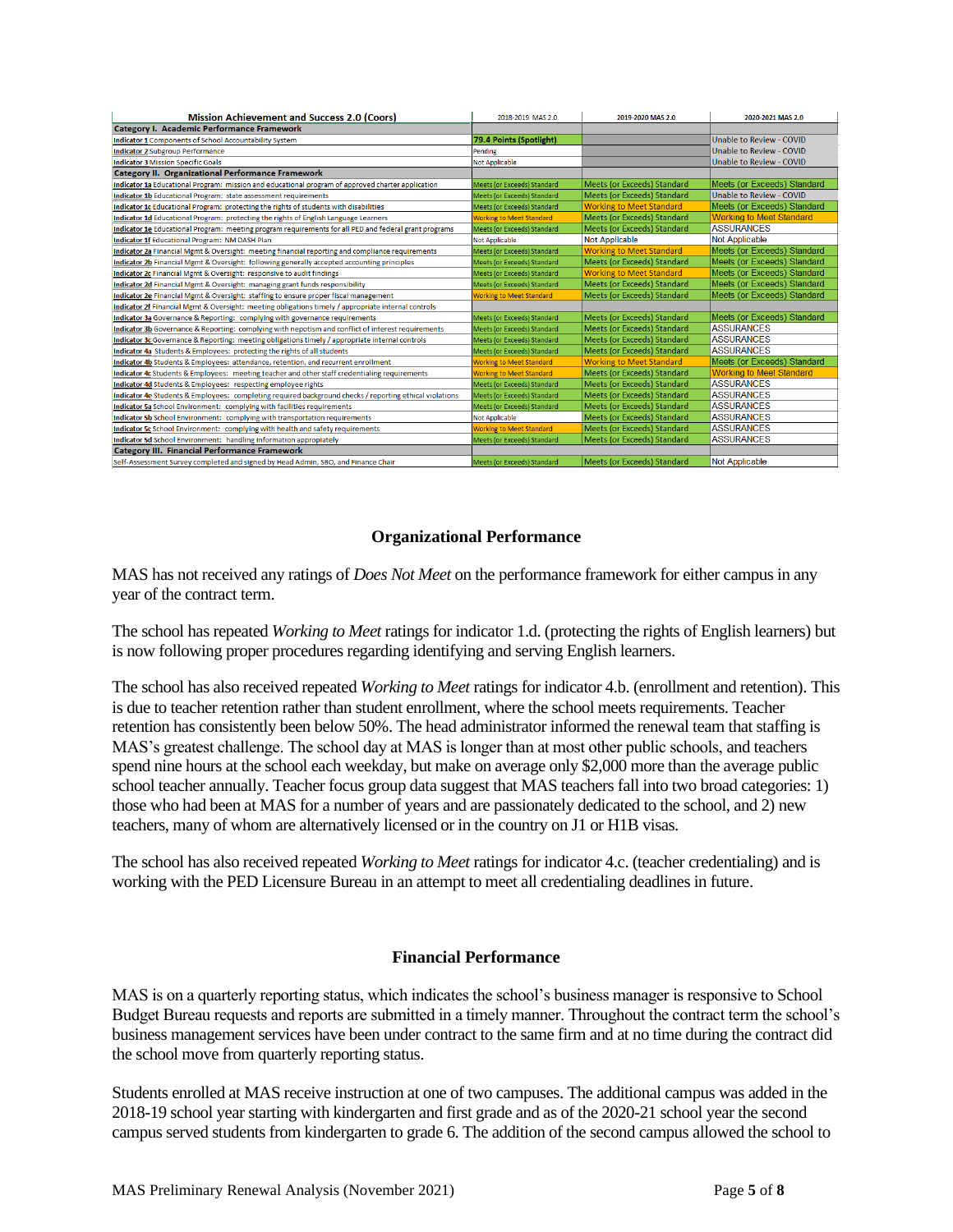increase enrollment from serving approximately 850 students in 2018 to just over 1,700 students in 2021. This represents a 27% annual increase during the current contract.

During the contract, the school received only one (1) audit finding which the auditor attributed to a new business manager (same contracted firm, but a staff member there new to the MAS account) being unable to locate requested documentation for a budget transaction within the auditor's deadline.

| <b>Audit Year</b> | <b>Findings</b> | <b>Repeat</b><br><b>Findings</b> | <b>Material</b><br><b>Weaknesses</b> | <b>Significant</b><br><b>Deficiencies</b> |
|-------------------|-----------------|----------------------------------|--------------------------------------|-------------------------------------------|
| FY 2020           |                 |                                  |                                      |                                           |
| FY 2019           |                 |                                  |                                      |                                           |
| FY 2018           |                 |                                  |                                      |                                           |
| FY 2017           |                 |                                  |                                      |                                           |

The PED Operating Budget Management System (OBMS) showed the school regularly submits grant fund requests for reimbursements (RfRs). In FY2021 there were just under 70 RfRs submitted totaling just over \$2 million.

Instruction on the Old Coors campus (MAS 2.0) currently takes place in portable buildings. MAS hopes to break ground on the new building by December 2021. The Equitable Facilities Fund has provided financing. The original plan was to be in the building by October-November 2022, but they have experienced issues with lack of materials, etc., so it is more likely they will be in the new building by the end of school year 2022-23.

During the contract term the school has been able to prioritize spending in the classroom at an average of 68% along with increasing the school's cash balance.

|                 |                                    |                                                                                                           | <b>Contract Years</b>                            |            |            |                 |                       |
|-----------------|------------------------------------|-----------------------------------------------------------------------------------------------------------|--------------------------------------------------|------------|------------|-----------------|-----------------------|
|                 |                                    | General Fund (11000) data as                                                                              | Actual<br>Actual<br>Actual<br>Actual             |            |            | <b>Budgeted</b> |                       |
|                 |                                    | reported in OBMS - Fourth Quarter                                                                         | General Fund - 11000- Amounts (in whole dollars) |            |            |                 |                       |
|                 |                                    |                                                                                                           | 2017-2018                                        | 2018-2019  | 2019-2020  | 2020-2021       | <b>BUDGET</b><br>2022 |
|                 |                                    | <b>Enrollment</b>                                                                                         |                                                  |            |            |                 |                       |
|                 |                                    | 120D Student membership                                                                                   | 848                                              | 1,123      | 1,289      | 1.712           | 1.711.5               |
|                 |                                    | 40D program units from final funded runi                                                                  | 1,393.978                                        | 2,082.559  | 2,158.355  | 2,981.136       | 4,312.813             |
|                 |                                    |                                                                                                           |                                                  |            |            |                 |                       |
| <b>Function</b> | <b>Function Name</b>               | <b>Description of Expenditures</b>                                                                        |                                                  |            |            |                 |                       |
|                 | 1000 Direct Instruction            | Classroom teachers, educational assistants,<br>instructional coaches, textbooks, classroom<br>technology  | 3.597.759                                        | 5.503.639  | 6.196.413  | 7,547,665       | 15,689,674            |
|                 | 2100 Student Support               | Attendance, social worker, guidance, health,<br>psychologoical, speech & occupational therapy<br>services | 242.639                                          | 559.946    | 864.018    | 948.140         | 1,014,308             |
|                 | 2200 Instructional Support         | Library, instruction related technology                                                                   | 2.194                                            | 25,989     | 15,319     |                 | 50,000                |
|                 | 2300 Central Administration        | Governance council, Office of Superintendent,                                                             |                                                  |            |            |                 |                       |
|                 |                                    | community relations                                                                                       | 275.288                                          | 287.288    | 622.702    | 631.980         | 641.040               |
|                 | 2400 School Administration         | Office of the Principal                                                                                   | 337,710                                          | 576,137    | 825,833    | 802,452         | 1,298,847             |
|                 | 2500 Central Services              | Business management, administrative support,<br>admin technology                                          | 273,677                                          | 435,081    | 412,946    | 540,855         | 742,008               |
|                 | 2600 Maintenance &                 | Building operations, maintenance, equipment                                                               |                                                  |            |            |                 |                       |
|                 | <b>Operations</b>                  | upkeep, security & safety                                                                                 | 805,788                                          | 1,347,392  | 1,420,249  | 2,050,900       | 2,329,397             |
|                 | 2700-5900 All Other Function Codes | Transportation, food service & capital outlay                                                             | 4,000                                            | 62,903     | 9,000      | 160,220         | 298,360               |
|                 |                                    |                                                                                                           | Total: 5,539,055                                 | 8.798.377  | 10,366,480 | 12,682.211      | 22.063.634            |
|                 |                                    | <b>Total State Equalization Guarantee (SEG) Funding:</b>                                                  | 5,623,711                                        | 8,553,139  | 10,183,154 | 14,758,706      | 20,163,634            |
|                 |                                    | <b>Other Operational Revenue</b>                                                                          | 13,091                                           | 141,569    | 58,672     | 16,484          |                       |
|                 |                                    | Carryover(Shortfall)                                                                                      | 97,747                                           | (103, 669) | (124, 654) | 2,092,979       |                       |
|                 |                                    | How Funds Were Spent in Percentages of Total                                                              |                                                  |            |            |                 |                       |
|                 |                                    | Classroom                                                                                                 | 69%                                              | 69%        | 68%        | 67%             | 76%                   |
|                 |                                    | Administration                                                                                            | 16%                                              | 15%        | 18%        | 16%             | 12%                   |
|                 |                                    | Other                                                                                                     | 15%                                              | 16%        | 14%        | 17%             | 12%                   |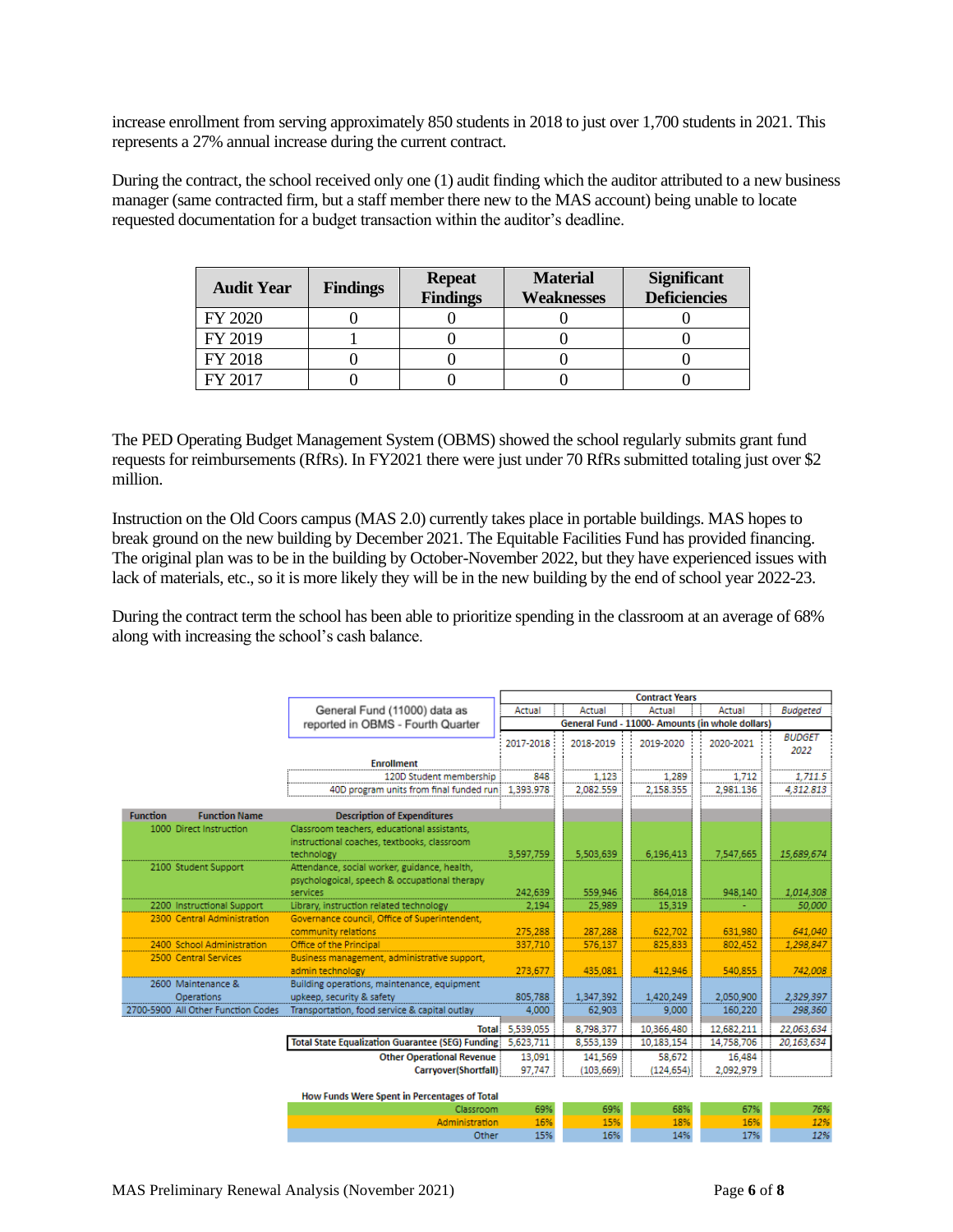## **Governance**

The governing board chair, Bruce Langston, has been on the school's board since MAS 1.0 opened in 2012. Board members informed the renewal team that they work closely with the head administrator to ensure that the school mission is implemented and that all students have access to an education that prepares them for college and beyond. The board regularly reviews data from interim assessments.

The finance committee (Mr. Langston and Ms. Knight) reviews the school budget throughout the year to ensure that the school is fiscally sound. The school's growth plan was created with an outside planner.

| <b>Governing Board Training Hours</b> |              |         |              |         |  |  |
|---------------------------------------|--------------|---------|--------------|---------|--|--|
| <b>Board Members</b>                  | <b>FY18*</b> | $FY19*$ | <b>FY20*</b> | $FY21*$ |  |  |
| Bruce Langston (Chair)                |              |         |              |         |  |  |
| Liza Knight                           |              |         |              |         |  |  |
| <b>Larry Sanderson</b>                |              |         |              |         |  |  |
| Bill O'Neill                          |              |         |              |         |  |  |
| Rosa Hernandez                        |              |         |              |         |  |  |
| Chris Fernandez                       |              |         | 10           |         |  |  |
| Pam Kissoondyal                       |              |         | 10           |         |  |  |
| Andee Hendee                          |              |         |              |         |  |  |

All board members have completed their required training in each year of the current contract.

Black shading indicates that the member did not serve a full year in that fiscal year; yellow indicates that the member did not complete all required training hours during that fiscal year. Training requirements are 8 hours per year for returning board members, and 10 hours for new members. Exemptions are noted in years marked by an asterisk.

\* 2 hour exemption in FY18, 19 and 21; 4 hour exemption in FY20

## **Comprehensive Educational Program**

MAS replicated in 2017 so that it has two campuses that share a single STARS district code (542) but have individual school codes (001 Yale; 002 Coors). The original MAS campus (Yale) serves students in grades pre-K to 12. It is at its enrollment capacity of 1,140 for K-12 and has a waiting list. The MAS replication campus (Coors) serves students in grades K-7 and also has a waiting list. That campus will add a grade a year until the current 7th grade will be the first graduating class in 2026-27.

On both MAS campuses 100% of students qualify for free and reduced lunch. Only 7% of students at MAS 1.0 and 5% at MAS 2.0 are non-Hispanic white. Both campuses serve a significantly higher percentage of English learners (30% and 26%) than the district (see Part A demographics, pp. 16-17).

The board and leadership team told the renewal team that most MAS parents work full-time, and many students do not have a home environment conductive to learning at home. Consequently, MAS has a longer than usual school day (convenient for working parents who cannot afford childcare) and provides breakfast, lunch, and (for students who stay for aftercare) dinner for students at no cost. The school also provides uniforms and all school supplies at no cost.

Due to the longer school day, students are not assigned homework, but given time during the school day to complete all assignments. Both students and parents reported in focus groups that they appreciate having family time be just that, without the pressure of parents having to help students with their homework after a long day at work. High school students who take dual credit classes, if they manage their school day effectively, have enough time to complete all college course assignments during the school day.